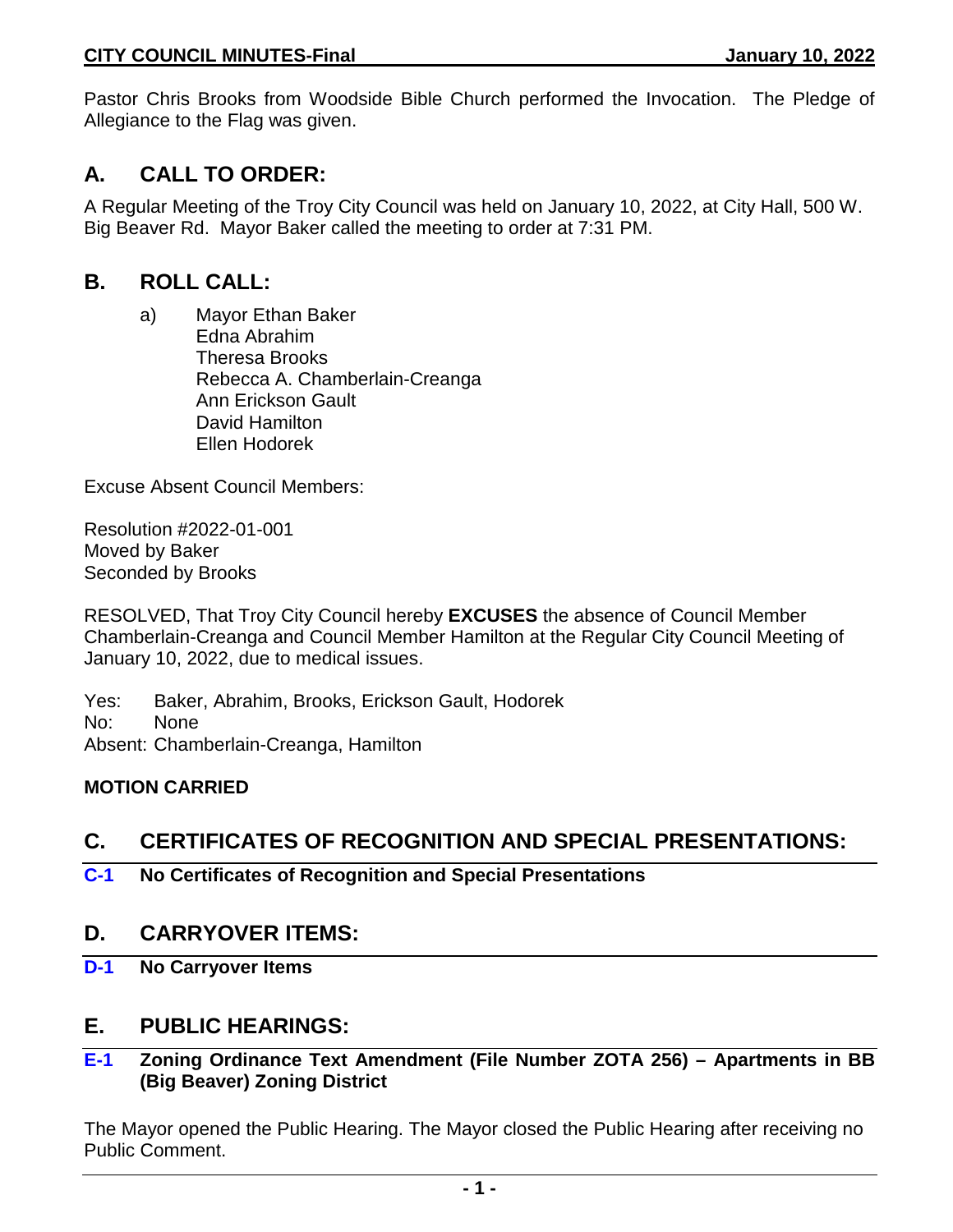Resolution #2022-01-002 Moved by Erickson Gault Seconded by Abrahim

RESOLVED, That Troy City Council hereby **AMENDS** Article 5 of Chapter 39 of the Code of the City of Troy, which includes provisions related to permitted uses in the BB (Big Beaver) Zoning District, to read as written in the proposed Zoning Ordinance Text Amendment (ZOTA 256), City Council Public Hearing Draft, as recommended by the Planning Commission; a copy of which shall be **ATTACHED** to the original Minutes of this meeting.

Yes: Abrahim, Brooks, Erickson Gault, Hodorek, Baker No: None Absent: Chamberlain-Creanga, Hamilton

## **MOTION CARRIED**

# **F. PUBLIC COMMENT FOR ITEMS ON THE AGENDA FROM TROY RESIDENTS AND BUSINESSES:**

Susan Saxton Commented on Item N-01

- **G. CITY COUNCIL/CITY ADMINISTRATION RESPONSE/REPLY TO PUBLIC COMMENT FOR ITEMS ON THE AGENDA FROM TROY RESIDENTS AND BUSINESSES:**
- **H. POSTPONED ITEMS:**
- **H-1 No Postponed Items**

## **I. REGULAR BUSINESS:**

- **I-1 Board and Committee Appointments: a) Mayoral Appointments – None; b) City Council Appointments – None**
- **a) Mayoral Appointments: None**
- **b) City Council Appointments: None**
- **I-2 Board and Committee Nominations: a) Mayoral Nominations – Board of Review,; b) City Council Nominations – Building Code Board of Appeals**
- **a) Mayoral Nominations:**

Resolution #2022-01-003 Moved by Baker Seconded by Erickson Gault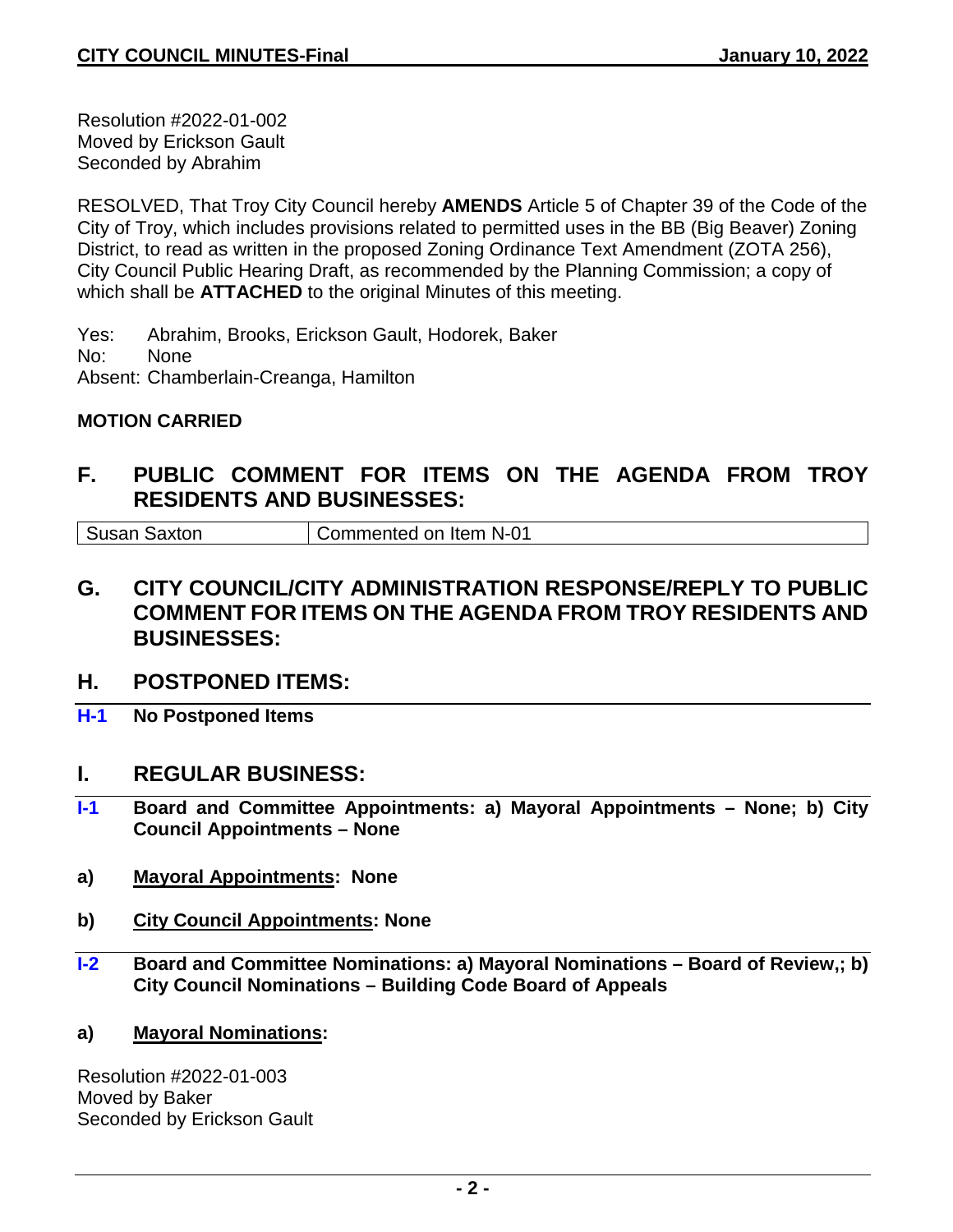RESOLVED, That the Mayor of the City of Troy hereby **FORWARDS** the following nominated person(s) to serve on the Boards and Committees as indicated to the next Regular City Council Meeting for action:

> **Board of Review** Appointed by Mayor 3 Regular Members 3 Year Term

#### **Nominations to the Board of Review**:

**Term Expires: 1/31/2025 Michele Shoan**

Term currently held by: Michele Shoan

Yes: Brooks, Erickson Gault, Hodorek, Baker, Abrahim No: None Absent: Chamberlain-Creanga, Hamilton

## **MOTION CARRIED**

## **b) City Council Nominations:**

Resolution #2022-01-004 Moved by Erickson Gault Seconded by Hodorek

RESOLVED, That Troy City Council hereby **FORWARDS** the following nominated person(s) to serve on the Boards and Committees as indicated to the next Regular City Council Meeting for action:

## **Building Code Board of Appeals**

Appointed by Council

5 Regular Members: Three (3) Residents with background, training or experience in construction or similar trades; at least one shall be a professional structural or civil engineer of architectural engineering experience; Two (2) by Ordinance - City Manager and Oakland County Health Department Representative

5 Year Term

## **Nominations to the Building Code Board of Appeals**:

**Term Expires: 1/1/2027 Gary Abitheira**

Term currently held by: Gary Abitheira

Yes: Erickson Gault, Hodorek, Baker, Abrahim, Brooks

No: None

Absent: Chamberlain-Creanga, Hamilton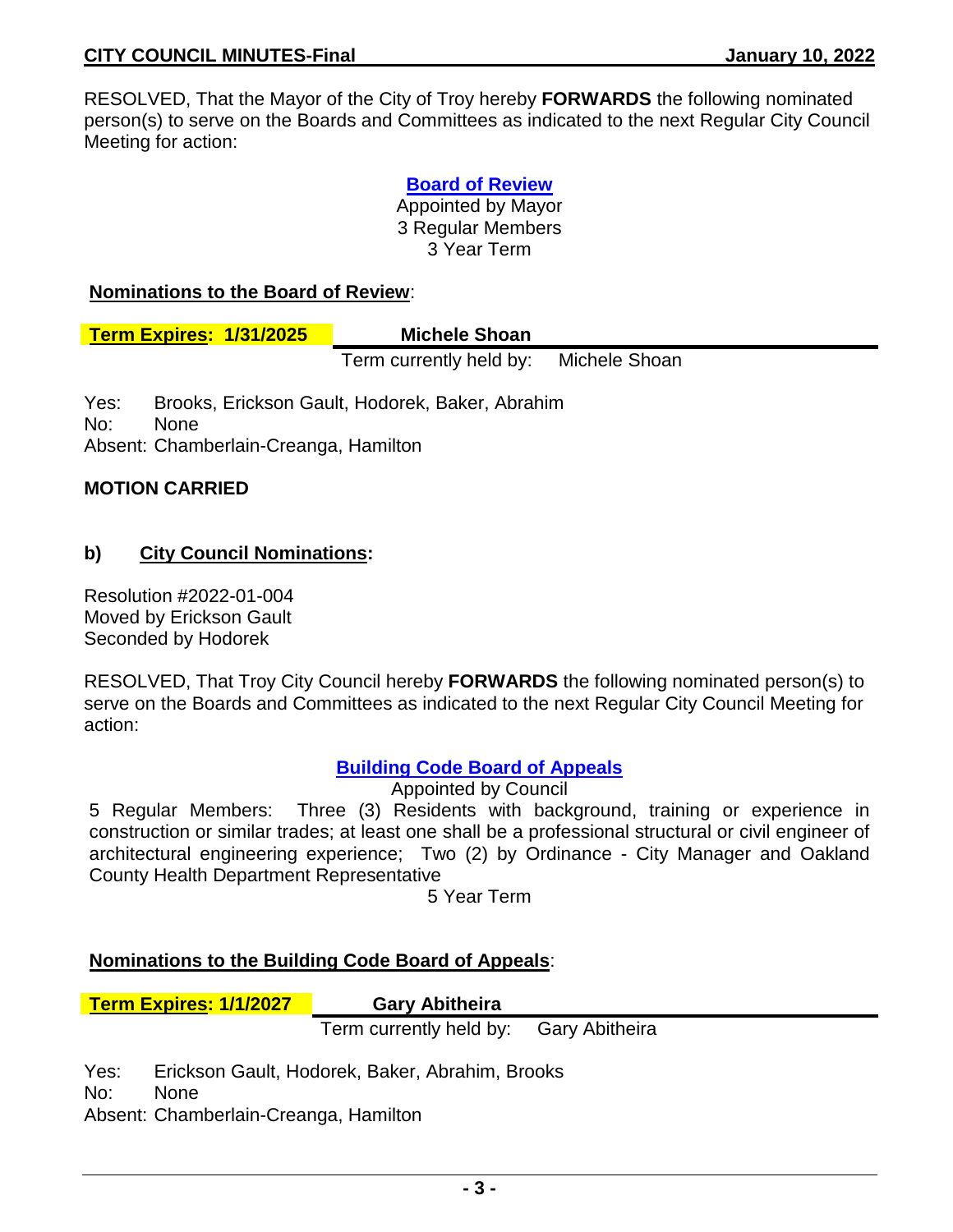## **MOTION CARRIED**

## **I-3 No Closed Session Requested**

## **I-4 Budget Amendment – Troy Downtown Development Authority** *(Introduced by: Kurt Bovensiep, Public Works Director)*

Resolution #2022-01-005 Moved by Abrahim Seconded by Brooks

RESOLVED, That Troy City Council hereby **APPROVES** a budget amendment of \$125,000 to the Parks Maintenance Street Island Maintenance - DDA Contractual Services General account to move forward with a contract with *OHM Advisors, of Livonia, MI*, and the Troy Downtown Development Authority to redesign the landscaping and associated improvements to the publicly owned property within the district.

Yes: Hodorek, Baker, Abrahim, Brooks, Erickson Gault No: None Absent: Chamberlain-Creanga, Hamilton

#### **MOTION CARRIED**

## **I-5 Bid Waiver and Standard Purchasing Resolution 7: Proprietary Maintenance Service Contract – Vermont Systems Recreation and Parks Software** *(Introduced by: Brian Goul, Recreation Director)*

Resolution #2022-01-006 Moved by Abrahim Seconded by Hodorek

RESOLVED, That Troy City Council, in the best interest of the City, hereby **WAIVES** formal bidding procedures and **AWARDS** the proprietary maintenance service contract to *Vermont Systems, Inc. of Essex Junction, VT* to provide software maintenance for RecTrac and WebTrac for the Recreation Department for an estimated amount of \$10,182.58.

BE IT FURTHER RESOLVED, That Troy City Council **AUTHORIZES** the ongoing usage of the Vermont Systems proprietary software as needed by the Recreation Department.

Yes: Baker, Abrahim, Brooks, Erickson Gault, Hodorek

No: None

Absent: Chamberlain-Creanga, Hamilton

## **MOTION CARRIED**

**I-6 Seventh Order Amending Meritor and Nelson Companies Consent Judgment**  *(Introduced by: Lori Grigg Bluhm, City Attorney)*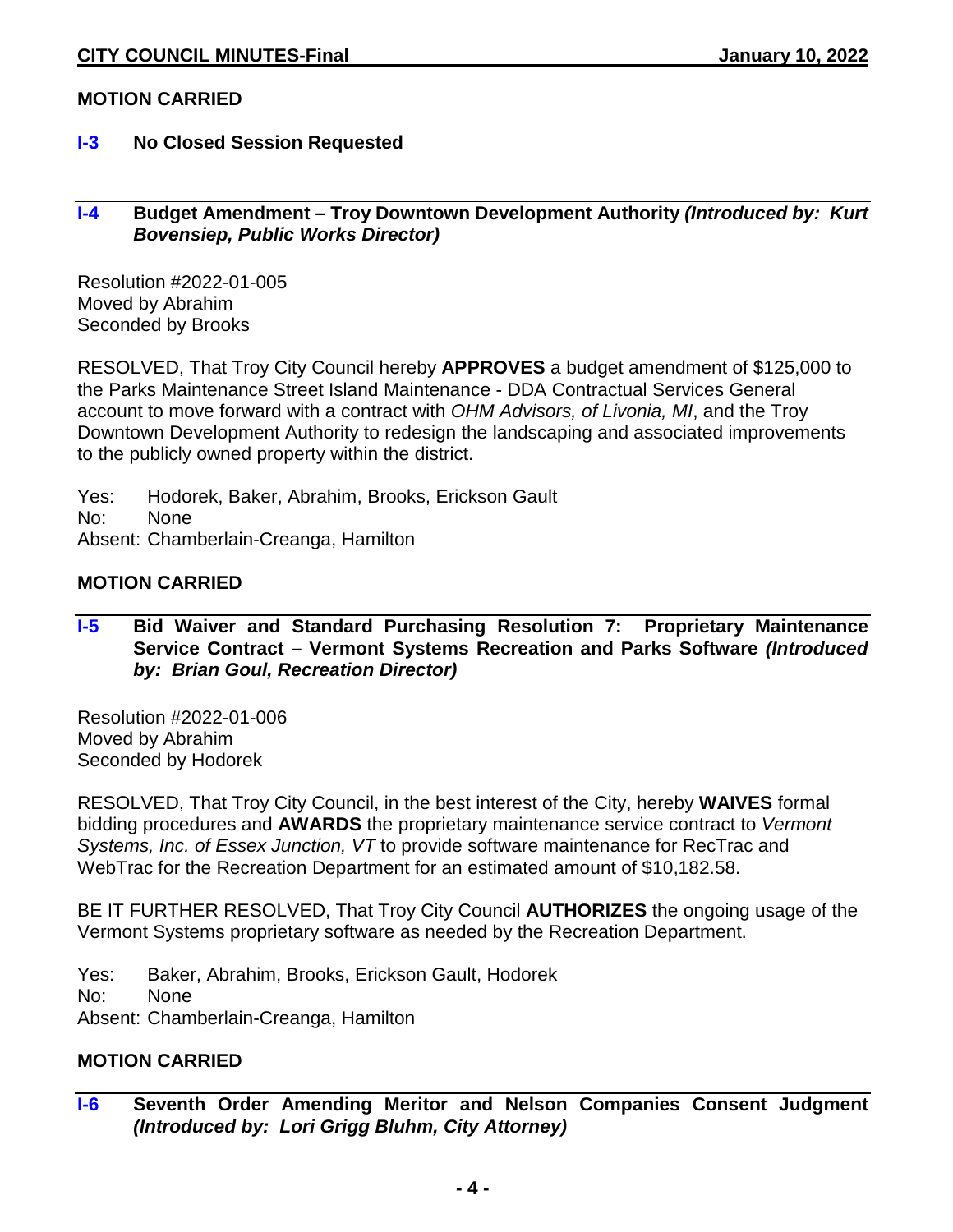Resolution #2022-01-007 Moved by Erickson Gault Seconded by Brooks

RESOLVED, That Troy City Council hereby **APPROVES** the attached Seventh Order Amending Consent Judgment in the *Meritor Automotive, Inc. and The Nelson Companies, Inc. v City of Troy* lawsuit, Case Number 94-948784 CZ. This proposed amendment would facilitate the development as proposed on a revised Preliminary Site Plan.

BE IT FURTHER RESOLVED, That Troy City Council **AUTHORIZES** the Mayor, City Clerk and City Attorney to execute the document on behalf of the City after all other necessary parties have executed it. If approved, Warrior Baseball Complex LLC is responsible for recording the executed Stipulation and Seventh Order Amending Consent Judgment with the Oakland County Register of Deeds; a copy of which shall be attached to the original Minutes of this meeting.

BE IT FURTHER RESOLVED, That Troy City Council also **APPROVES** the Preliminary Site Plan for the proposed Warrior Baseball Indoor Hitting Facility, including other site improvements, located at 1735 and 1515 Equity, Section 32. This Preliminary Site Plan was prepared by Integrated Design Solutions, and revises and updates the exhibits to the Consent Judgment in the *Meritor Automotive, Inc. and The Nelson Companies, Inc. v City of Troy*  lawsuit, Case Number 94-948784 CZ, and reflects the parties' agreement as to the proposed development on the property.

Yes: Abrahim, Brooks, Erickson Gault, Hodorek, Baker No: None Absent: Chamberlain-Creanga, Hamilton

## **MOTION CARRIED**

# **J. CONSENT AGENDA:**

## **J-1a Approval of "J" Items NOT Removed for Discussion**

Resolution #2022-01-008-J-1a Moved by Abrahim Seconded by Brooks

RESOLVED, That Troy City Council hereby **APPROVES** all items on the Consent Agenda as presented.

Yes: Brooks, Erickson Gault, Hodorek, Baker, Abrahim No: None Absent: Chamberlain-Creanga, Hamilton

## **MOTION CARRIED**

## **J-1b Address of "J" Items Removed for Discussion by City Council**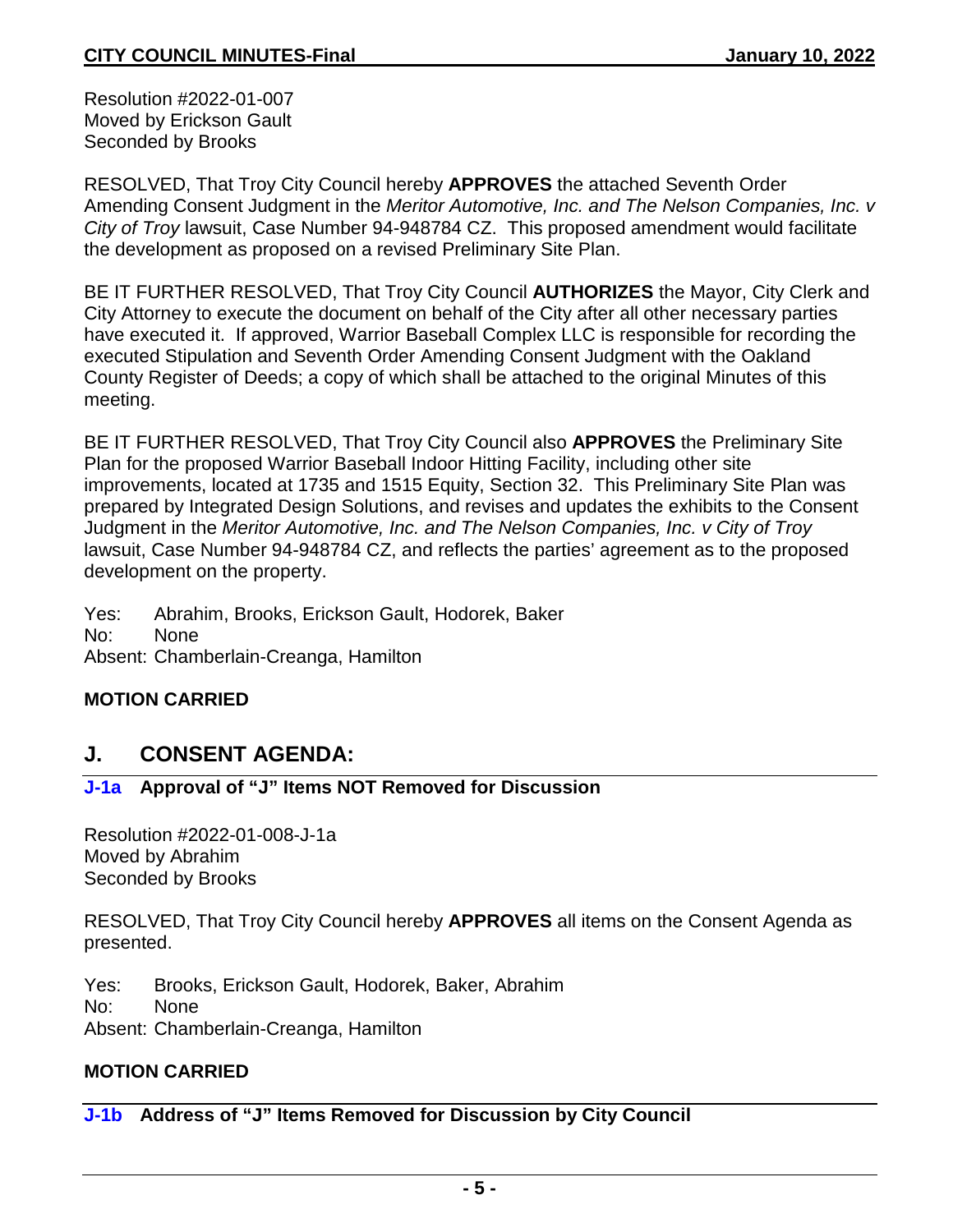### **J-2 Approval of City Council Minutes**

Resolution #2022-01-008-J-2

RESOLVED, That Troy City Council hereby **APPROVES** the following Minutes as submitted:

a) City Council Minutes-Draft – December 13, 2021

## **J-3 Proposed City of Troy Proclamations:**

Resolution #2022-01-008-J-3

- a) Service Commendation for Information Technology Director Gert Paraskevin
- b) Proclamation Celebrating Max and Sophia Pollack for Organizing Holiday Food Drives to Feed the Needy

#### **J-4 Standard Purchasing Resolutions:**

#### **a) Standard Purchasing Resolution 5: Approval to Expend Budgeted Funds – Snow Removal Services**

Resolution #2022-01-008-J-4a

RESOLVED, That Troy City Council hereby **AUTHORIZES** City of Troy Administration to extend prices established in Proposal A and Proposal B as identified in Resolution #2021-10-148-J4b to additional vendors meeting requirements for snow and ice removal on City-owned facilities and grounds.

BE IT FURTHER RESOLVED, That the award is **CONTINGENT** upon contractor's submission of properly executed contract documents, including insurance certificates and all other specified requirements.

## **J-5 Recommended Pay Ranges for Part-time Classifications - Correction**

Resolution #2022-01-008-J-5

WHEREAS, The Pay Ranges for Part-time Classifications dated January 1, 2022 have been updated to correct for an error on the previously approved version.

THEREFOER, BE IT RESOLVED, That Troy City Council hereby **APPROVES** the corrected version of the Pay Ranges for Part-time Classifications dated January 1, 2022.

### **J-6 Contract Extension - Police IT Resources**

Resolution #2022-01-008-J-6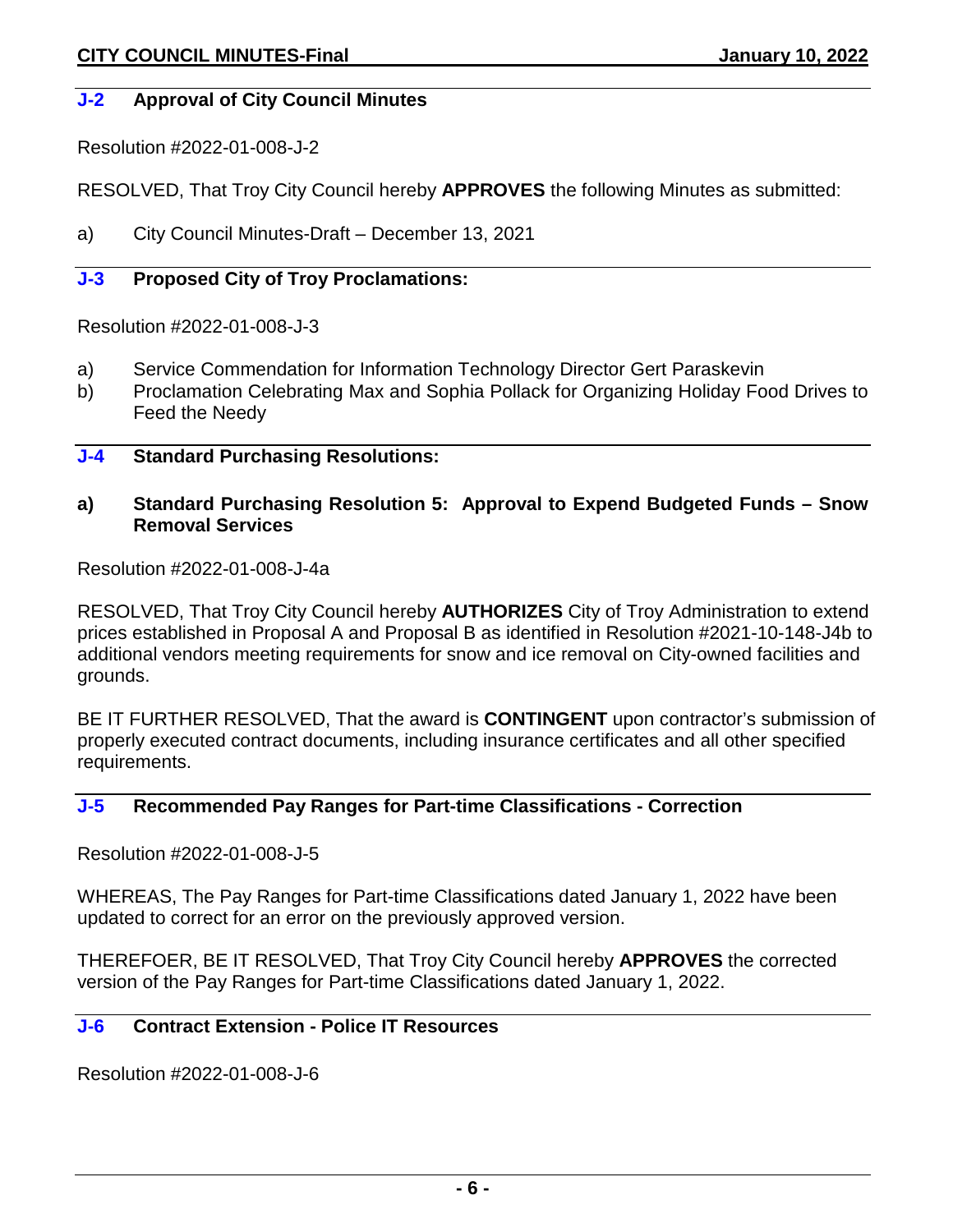WHEREAS, On December 4, 2017, Troy City Council awarded a two-year contract to provide Police IT Resources with an option to renew for two (2) additional years to sole bidder BPI Information Systems of Farmington Hills, MI (Resolution #2017-12-192-J-4b); and,

WHEREAS, BPI Information Systems has met all expectations and contract terms and conditions in accordance with RFP-COT 17-14; and,

WHEREAS, BPI Information Systems has agreed to extend its contract for one (1) additional year under the same prices, terms and conditions; and,

WHEREAS, A market survey was conducted which verified that the current contract pricing provided by BPI continues to be competitive and the best value for the City;

THEREFORE, BE IT RESOLVED, That Troy City Council hereby **DEEMS** it to be in the City's best interest to **APPROVE** and **EXTEND** the contract with *BPI Information Services of Farmington Hills, MI* for one (1) additional year to provide Police IT Resources to the Troy Police Department for an estimated annual cost of \$89,000 under the same contract prices, terms and conditions as the original bid; not to exceed budgetary limitations with the contract expiring December 31, 2022.

## **J-7 Private Agreement – Contract for Installation of Municipal Improvements – Meadows of Troy Detached Condominiums – Project No. 19.917.3**

Resolution #2022-01-008-J-7

RESOLVED, That Troy City Council hereby **APPROVES** the Contract for the Installation of Municipal Improvements (Private Agreement) between the City of Troy and Robertson Meadows, LLC for the installation of Water Main, Sanitary Sewer, Storm Sewer, Detention Pond, Asphalt Pavement and Concrete Sidewalk, and the Mayor and City Clerk are **AUTHORIZED** to execute the documents; a copy of which shall be **ATTACHED** to the original Minutes of this meeting.

## **J-8 3385 Rochester Road LLC v. Oakland County and the City of Troy**

Resolution #2022-01-008-J-8

RESOLVED, That Troy City Council hereby **AUTHORIZES** and **DIRECTS** the City Attorney's Office to represent the City of Troy in the matter of *3385 Rochester Road LLC v. Oakland County and the City of Troy*, Eastern District of Michigan Federal Case Number 21-cv-12785, and **AUTHORIZES** the payment of necessary costs and expenses that are required to adequately represent the Troy Defendant.

## **J-9 Request to Vacate a Portion of Sanitary Sewer Easement – Sidwell #88-20-21-352- 016 and for Acceptance of Two Permanent Easements – Sidwell #88-20-21-352-016 and -017**

Resolution #2022-01-008-J-9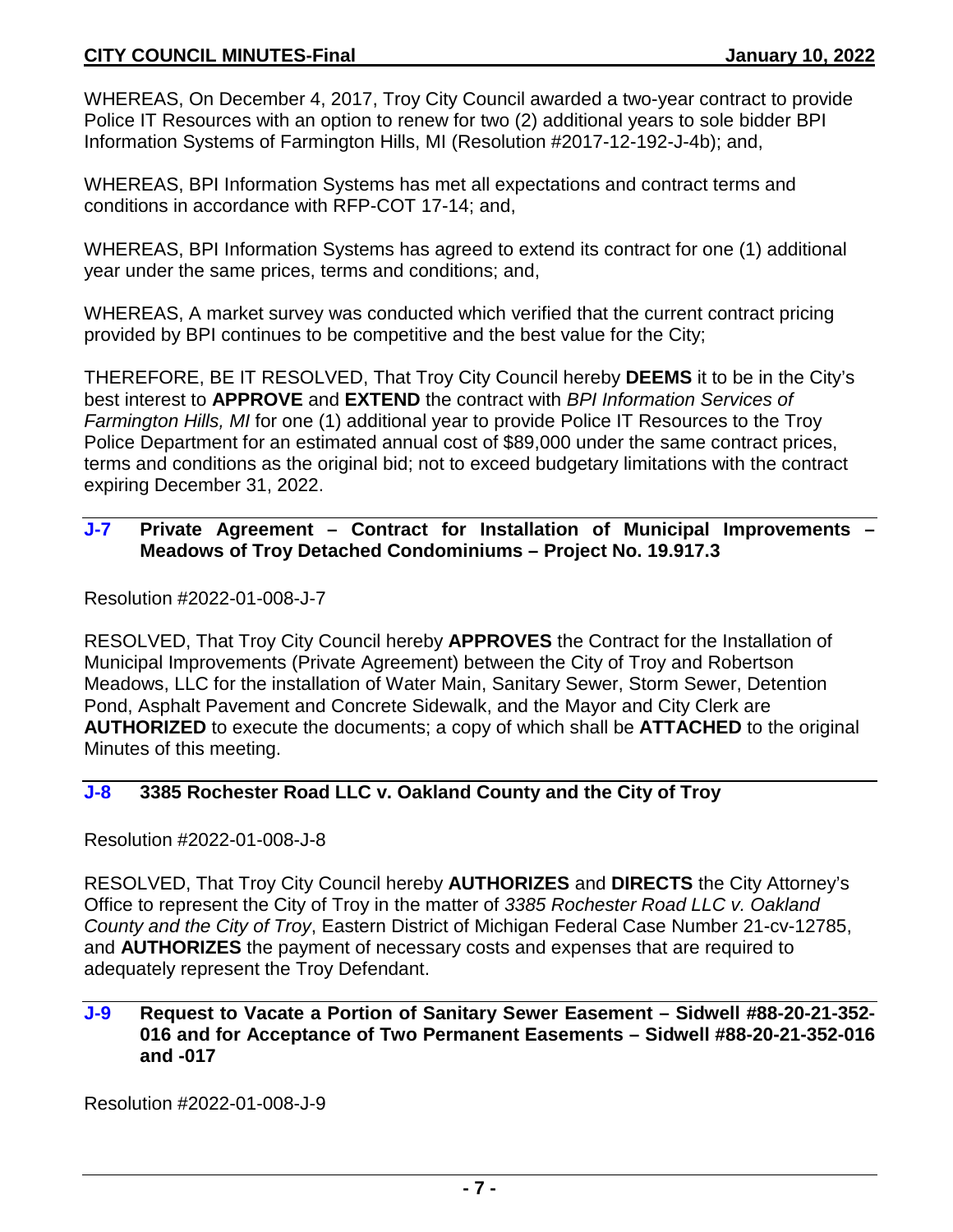RESOLVED, That Troy City Council hereby **VACATES A PORTION** of sanitary sewer previously granted to the City of Troy and recorded in Liber 8548 Page 846, Oakland County Register of Deeds.

BE IT FURTHER RESOLVED, That Troy City Council **AUTHORIZES** the Mayor and City Clerk to **EXECUTE** a Quit Claim Deed returning the City of Troy's interest in a portion of sanitary sewer recorded in Liber 8548 Page 846 to Zen Troy, LLC, owner of the property having Sidwell #88-20-21-352-016.

BE IT FURTHER RESOLVED, That Troy City Council **ACCEPTS** a sanitary sewer easement from Zen Troy, LLC, owner of the property having Sidwell #88-20-21-352-016.

BE IT FURTHER RESOLVED, That Troy City Council **ACCEPTS** a sanitary sewer easement from Troy 888, LLC, owner of the property having Sidwell #88-20-21-352-017.

BE IT FINALLY RESOLVED, That the City Clerk is hereby **DIRECTED TO RECORD** the Quit Claim Deed and two permanent easements with Oakland County Register of Deeds, copies of which shall be **ATTACHED** to the original Minutes of this meeting.

## **K. MEMORANDUMS AND FUTURE COUNCIL AGENDA ITEMS:**

- **K-1 Announcement of Public Hearings: None Submitted**
- **K-2 Memorandums (Items submitted to City Council that may require consideration at some future point in time): None Submitted**
- **L. PUBLIC COMMENT FOR ITEMS NOT ON THE AGENDA FROM TROY RESIDENTS AND BUSINESSES:**
- **M. CITY COUNCIL/CITY ADMINISTRATION RESPONSE/REPLY TO PUBLIC COMMENT FOR ITEMS NOT ON THE AGENDA FROM TROY RESIDENTS AND BUSINESSES:**
- **N. COUNCIL REFERRALS:**

**Items Advanced to the City Manager by the Mayor and City Council Members for Placement on the Agenda**

**N-1 Council Referral from Council Member Ellen Hodorek – Proclamation Affirming Importance of Ongoing Efforts to Address Sound Issues from the Modernize I-75 Project**

Resolution #2022-01-009 Moved by Hodorek Seconded by Brooks

WHEREAS, The Troy City Council first issued a proclamation a year ago to express our unanimous concern and request for help to address the adverse impact the Modernize I-75 project is having on the quality of life of a significant number of residents in our community; and,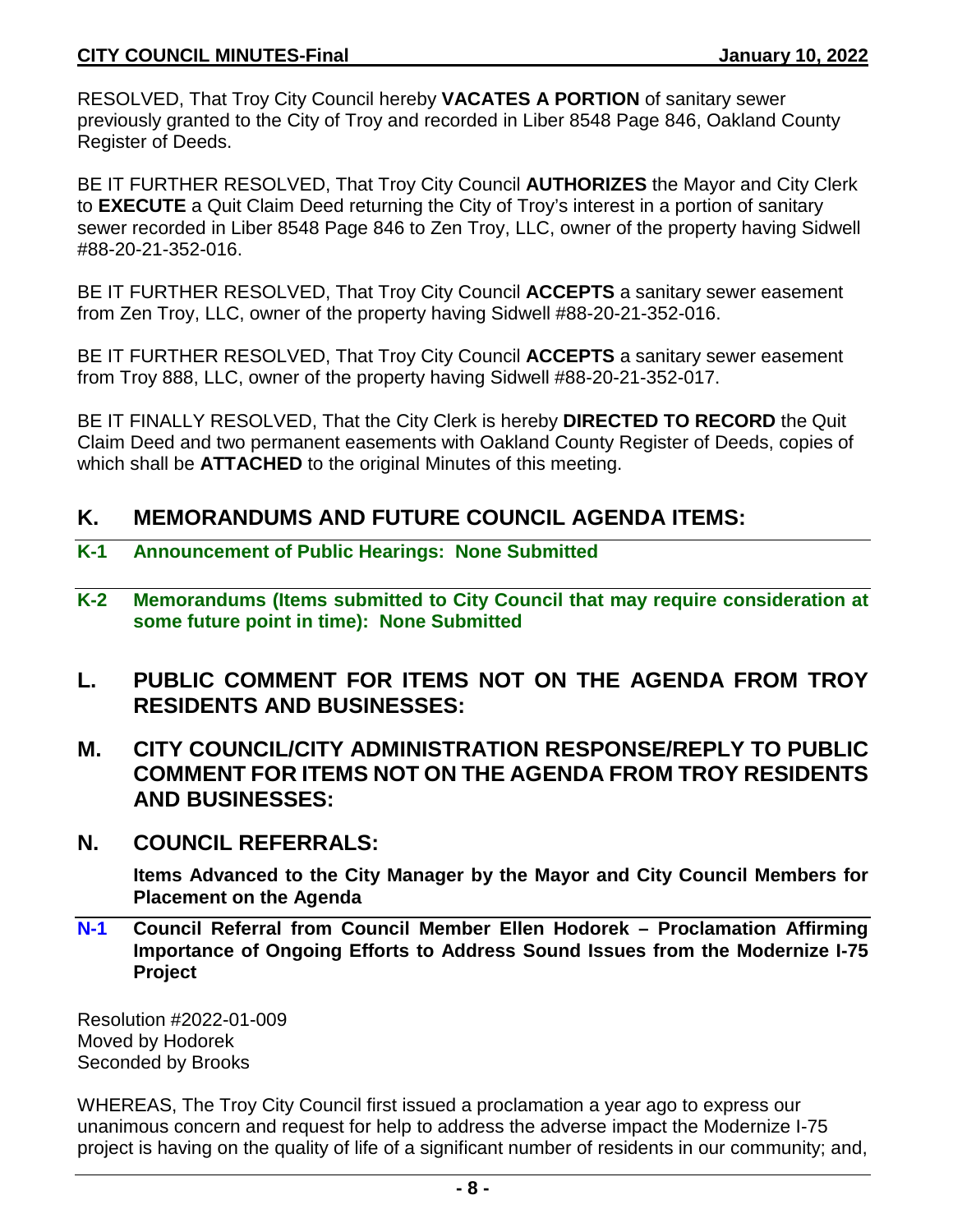WHEREAS, The City pursued and exhausted any options available to it jurisdictionally to address this on behalf of its affected property owners; and,

WHEREAS, We know our elected officials both at the state and federal levels understand the issue, and we were appreciative when Senator Mallory McMorrow and Representative Padma Kuppa provided information that funds had been secured through the state budget to conduct another sound study to comprehend the sound levels post construction; and,

WHEREAS, Until that study is completed we continue to hear from numerous residents, including hundreds who have signed a petition reaffirming the noise level continues to adversely impact their quality of life and who are frustrated at both the length of time it takes to address their concern and the fact that the State of Michigan does not have a state-funded, highway noise abatement program to address local issues;

NOW, THEREFORE, BE IT RESOLVED, That Troy City Council **REAFFIRMS** its resolution of a year ago and wishes to express its support for the hundreds of residents — including those who signed the petition attached to this proclamation — seeking a solution for this frustrating issue even as we await the results of the follow up sound study.

BE IT FURTHER RESOLVED, That Troy City Council is **APPRECIATIVE** of the efforts and ongoing attention to this matter on the part of all of our elected officials because addressing it is in the best interest of the City of Troy to do so.

Yes: Erickson Gault, Hodorek, Baker, Abrahim, Brooks

No: None

Absent: Chamberlain-Creanga, Hamilton

## **MOTION CARRIED**

## **O. REPORTS:**

## **O-1 Minutes – Boards and Committees:**

- a) Parks and Recreation Board-Final September 16, 2021
- b) Parks and Recreation Board-Final October 7, 2021
- c) Parks and Recreation Board-Draft November 18, 2021 Noted and Filed

## **O-2 Department Reports: None Submitted**

## **O-3 Letters of Appreciation:**

a) From Eureka Building Company Regarding Excellent Customer Service Noted and Filed

## **O-4 Proposed Proclamations/Resolutions from Other Organizations: None Submitted**